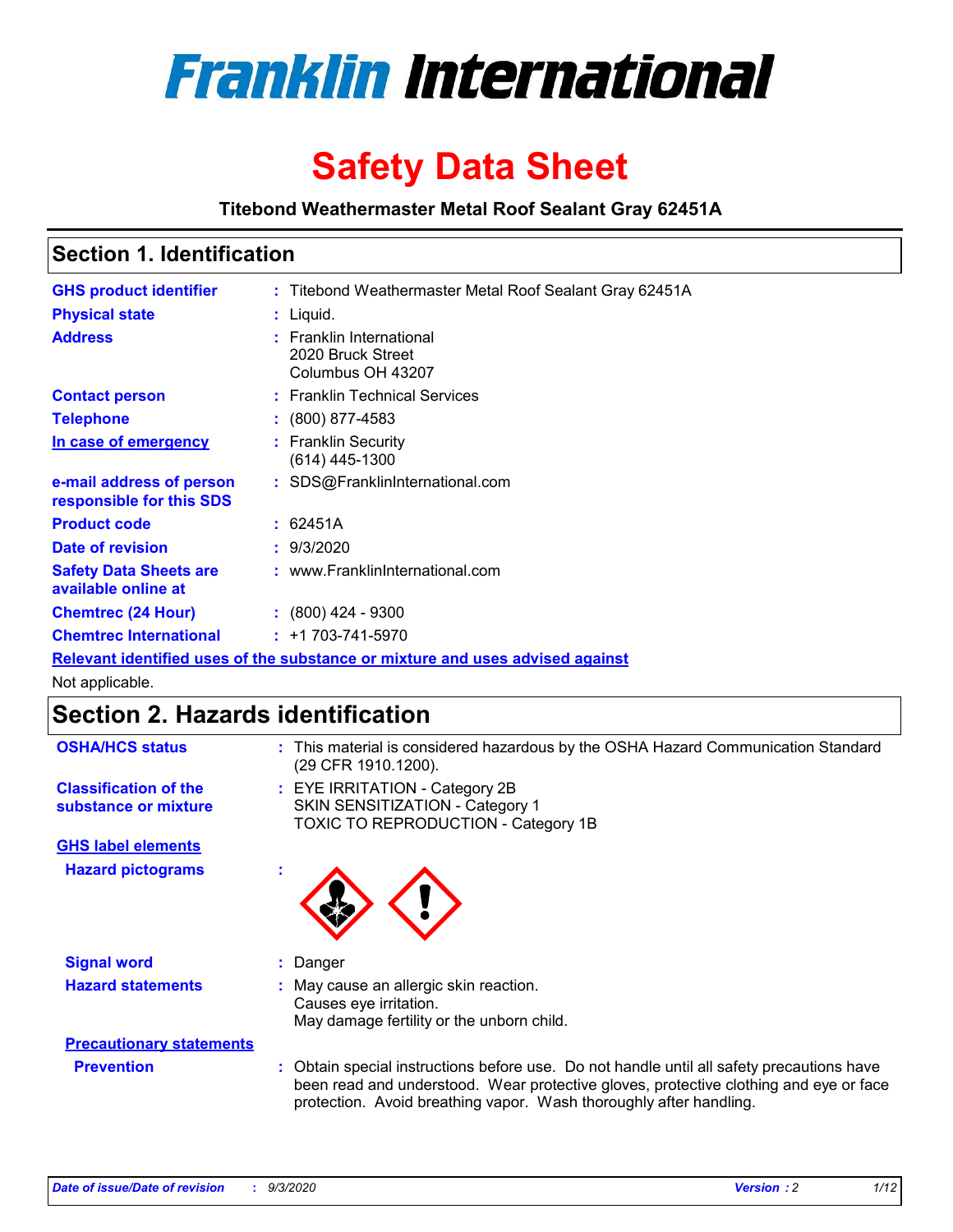### **Section 2. Hazards identification**

| <b>Response</b>                            | : IF exposed or concerned: Get medical advice or attention. Wash contaminated clothing<br>before reuse. IF ON SKIN: Wash with plenty of water. IF IN EYES: Rinse cautiously<br>with water for several minutes. Remove contact lenses, if present and easy to do.<br>Continue rinsing. If eye irritation persists: Get medical advice or attention. |
|--------------------------------------------|----------------------------------------------------------------------------------------------------------------------------------------------------------------------------------------------------------------------------------------------------------------------------------------------------------------------------------------------------|
| <b>Storage</b>                             | : Store locked up.                                                                                                                                                                                                                                                                                                                                 |
| <b>Disposal</b>                            | : Dispose of contents and container in accordance with all local, regional, national and<br>international regulations.                                                                                                                                                                                                                             |
| <b>Hazards not otherwise</b><br>classified | : Product generates methanol during cure.                                                                                                                                                                                                                                                                                                          |

# **Section 3. Composition/information on ingredients**

| <b>Substance/mixture</b> | : Mixture |
|--------------------------|-----------|
|                          |           |

| <b>Ingredient name</b>       | $\mathbf{o}$<br>70 | <b>CAS number</b> |
|------------------------------|--------------------|-------------------|
| 3-aminopropyltriethoxysilane | צ≥                 | 919-30-2          |
| Dibutyltin dilaurate         | ∣≤0.3              | 77-58-7           |

Any concentration shown as a range is to protect confidentiality or is due to batch variation.

**There are no additional ingredients present which, within the current knowledge of the supplier and in the concentrations applicable, are classified as hazardous to health or the environment and hence require reporting in this section.**

**Occupational exposure limits, if available, are listed in Section 8.**

### **Section 4. First aid measures**

| <b>Description of necessary first aid measures</b> |                                                                                                                                                                                                                                                                                                                                                                                                                                                                                                                                                                                                                                                                                                                                                                           |
|----------------------------------------------------|---------------------------------------------------------------------------------------------------------------------------------------------------------------------------------------------------------------------------------------------------------------------------------------------------------------------------------------------------------------------------------------------------------------------------------------------------------------------------------------------------------------------------------------------------------------------------------------------------------------------------------------------------------------------------------------------------------------------------------------------------------------------------|
| <b>Eye contact</b>                                 | : Immediately flush eyes with plenty of water, occasionally lifting the upper and lower<br>eyelids. Check for and remove any contact lenses. Continue to rinse for at least 10<br>minutes. If irritation persists, get medical attention.                                                                                                                                                                                                                                                                                                                                                                                                                                                                                                                                 |
| <b>Inhalation</b>                                  | : Remove victim to fresh air and keep at rest in a position comfortable for breathing. If<br>not breathing, if breathing is irregular or if respiratory arrest occurs, provide artificial<br>respiration or oxygen by trained personnel. It may be dangerous to the person providing<br>aid to give mouth-to-mouth resuscitation. Get medical attention. If unconscious, place<br>in recovery position and get medical attention immediately. Maintain an open airway.<br>Loosen tight clothing such as a collar, tie, belt or waistband. In case of inhalation of<br>decomposition products in a fire, symptoms may be delayed. The exposed person may<br>need to be kept under medical surveillance for 48 hours.                                                       |
| <b>Skin contact</b>                                | : Wash with plenty of soap and water. Remove contaminated clothing and shoes. Wash<br>contaminated clothing thoroughly with water before removing it, or wear gloves.<br>Continue to rinse for at least 10 minutes. Get medical attention. In the event of any<br>complaints or symptoms, avoid further exposure. Wash clothing before reuse. Clean<br>shoes thoroughly before reuse.                                                                                                                                                                                                                                                                                                                                                                                     |
| <b>Ingestion</b>                                   | : Wash out mouth with water. Remove dentures if any. Remove victim to fresh air and<br>keep at rest in a position comfortable for breathing. If material has been swallowed and<br>the exposed person is conscious, give small quantities of water to drink. Stop if the<br>exposed person feels sick as vomiting may be dangerous. Do not induce vomiting<br>unless directed to do so by medical personnel. If vomiting occurs, the head should be<br>kept low so that vomit does not enter the lungs. Get medical attention. Never give<br>anything by mouth to an unconscious person. If unconscious, place in recovery position<br>and get medical attention immediately. Maintain an open airway. Loosen tight clothing<br>such as a collar, tie, belt or waistband. |
| Most important symptoms/effects, acute and delayed |                                                                                                                                                                                                                                                                                                                                                                                                                                                                                                                                                                                                                                                                                                                                                                           |
| <b>Potential acute health effects</b>              |                                                                                                                                                                                                                                                                                                                                                                                                                                                                                                                                                                                                                                                                                                                                                                           |
| Eye contact                                        | : May cause eye irritation.                                                                                                                                                                                                                                                                                                                                                                                                                                                                                                                                                                                                                                                                                                                                               |
| <b>Inhalation</b>                                  | : No known significant effects or critical hazards.                                                                                                                                                                                                                                                                                                                                                                                                                                                                                                                                                                                                                                                                                                                       |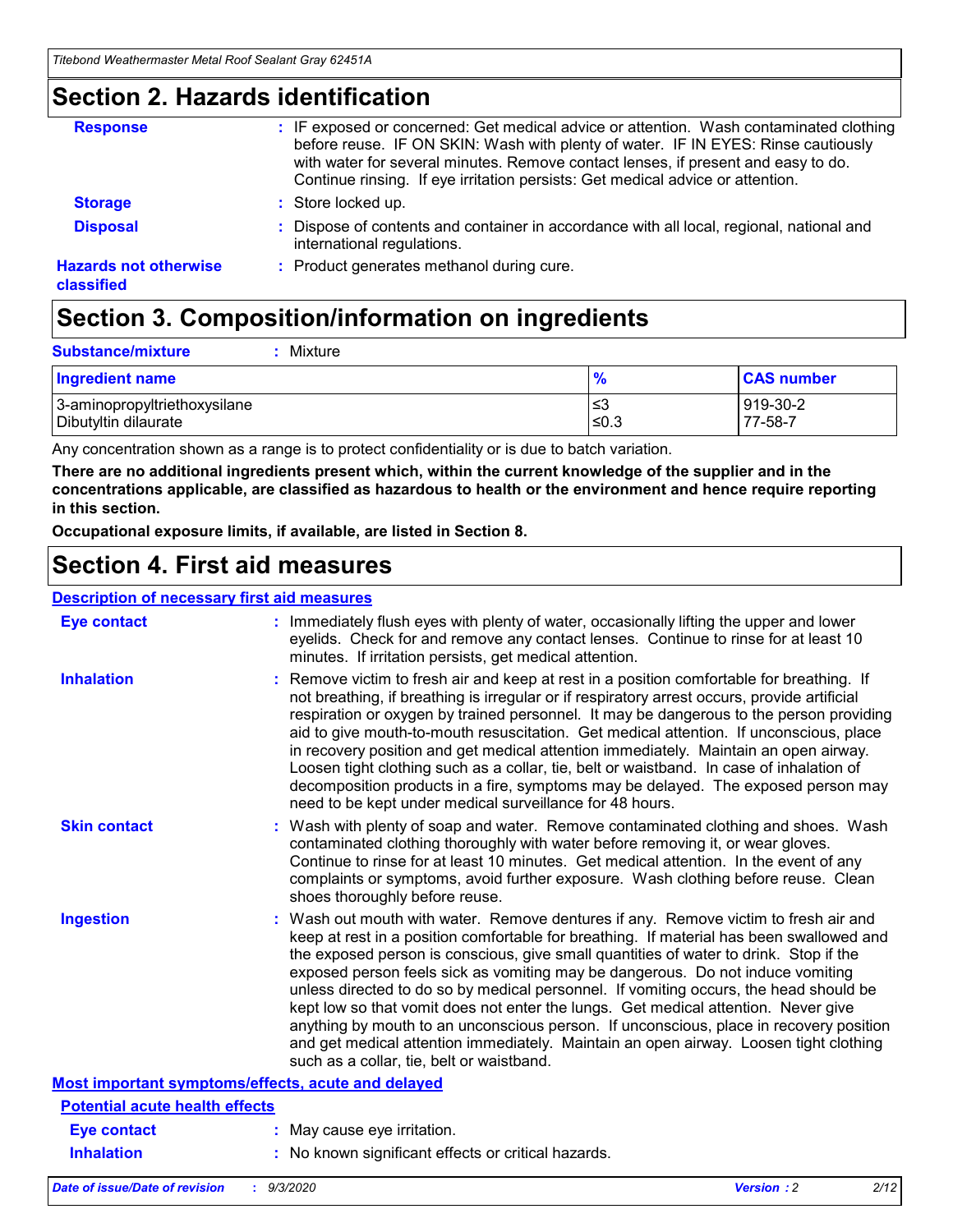| Titebond Weathermaster Metal Roof Sealant Gray 62451A |                                                                                                                                                                                                                                                                                                                                                                                                                 |  |
|-------------------------------------------------------|-----------------------------------------------------------------------------------------------------------------------------------------------------------------------------------------------------------------------------------------------------------------------------------------------------------------------------------------------------------------------------------------------------------------|--|
| <b>Section 4. First aid measures</b>                  |                                                                                                                                                                                                                                                                                                                                                                                                                 |  |
| <b>Skin contact</b>                                   | : May cause skin irritation.                                                                                                                                                                                                                                                                                                                                                                                    |  |
| <b>Ingestion</b>                                      | : No known significant effects or critical hazards.                                                                                                                                                                                                                                                                                                                                                             |  |
| <b>Over-exposure signs/symptoms</b>                   |                                                                                                                                                                                                                                                                                                                                                                                                                 |  |
| <b>Eye contact</b>                                    | : Adverse symptoms may include the following:<br>irritation<br>watering<br>redness                                                                                                                                                                                                                                                                                                                              |  |
| <b>Inhalation</b>                                     | : Adverse symptoms may include the following:<br>reduced fetal weight<br>increase in fetal deaths<br>skeletal malformations                                                                                                                                                                                                                                                                                     |  |
| <b>Skin contact</b>                                   | : Adverse symptoms may include the following:<br>irritation<br>redness<br>reduced fetal weight<br>increase in fetal deaths<br>skeletal malformations                                                                                                                                                                                                                                                            |  |
| <b>Ingestion</b>                                      | : Adverse symptoms may include the following:<br>reduced fetal weight<br>increase in fetal deaths<br>skeletal malformations                                                                                                                                                                                                                                                                                     |  |
|                                                       | Indication of immediate medical attention and special treatment needed, if necessary                                                                                                                                                                                                                                                                                                                            |  |
| <b>Notes to physician</b>                             | : In case of inhalation of decomposition products in a fire, symptoms may be delayed.<br>The exposed person may need to be kept under medical surveillance for 48 hours.                                                                                                                                                                                                                                        |  |
| <b>Specific treatments</b>                            | : No specific treatment.                                                                                                                                                                                                                                                                                                                                                                                        |  |
| <b>Protection of first-aiders</b>                     | : No action shall be taken involving any personal risk or without suitable training. If it is<br>suspected that fumes are still present, the rescuer should wear an appropriate mask or<br>self-contained breathing apparatus. It may be dangerous to the person providing aid to<br>give mouth-to-mouth resuscitation. Wash contaminated clothing thoroughly with water<br>before removing it, or wear gloves. |  |

**See toxicological information (Section 11)**

### **Section 5. Fire-fighting measures**

| <b>Extinguishing media</b>                               |                                                                                                                                                                                                   |
|----------------------------------------------------------|---------------------------------------------------------------------------------------------------------------------------------------------------------------------------------------------------|
| <b>Suitable extinguishing</b><br>media                   | : Use an extinguishing agent suitable for the surrounding fire.                                                                                                                                   |
| <b>Unsuitable extinguishing</b><br>media                 | : None known.                                                                                                                                                                                     |
| <b>Specific hazards arising</b><br>from the chemical     | : In a fire or if heated, a pressure increase will occur and the container may burst.                                                                                                             |
| <b>Hazardous thermal</b><br>decomposition products       | Decomposition products may include the following materials:<br>carbon dioxide<br>carbon monoxide<br>nitrogen oxides<br>metal oxide/oxides                                                         |
| <b>Special protective actions</b><br>for fire-fighters   | Promptly isolate the scene by removing all persons from the vicinity of the incident if<br>there is a fire. No action shall be taken involving any personal risk or without suitable<br>training. |
| <b>Special protective</b><br>equipment for fire-fighters | : Fire-fighters should wear appropriate protective equipment and self-contained breathing<br>apparatus (SCBA) with a full face-piece operated in positive pressure mode.                          |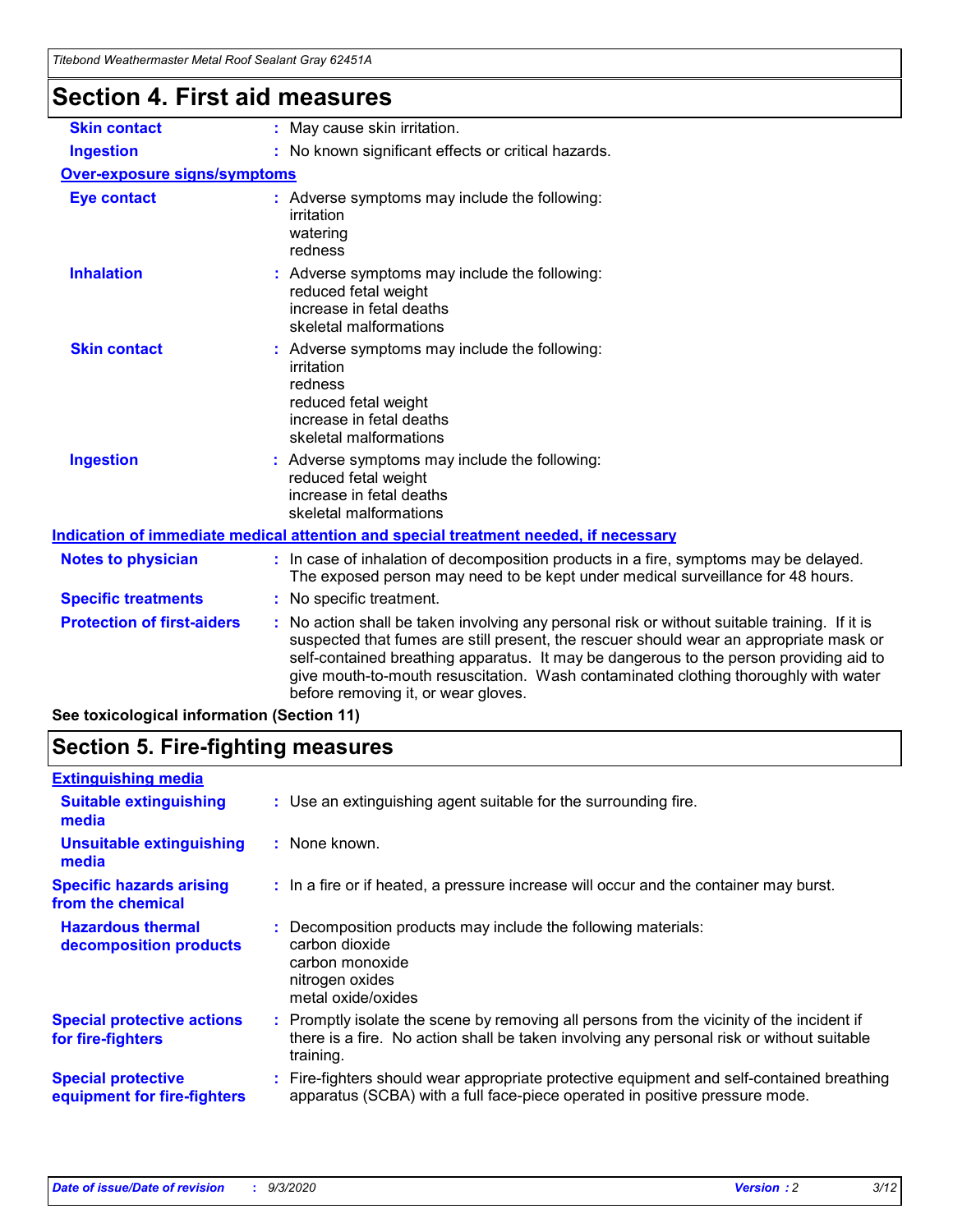### **Section 6. Accidental release measures**

|                                                              | Personal precautions, protective equipment and emergency procedures                                                                                                                                                                                                                                                                                                                                                                                                                                                                                                                                                                                                                                          |  |  |  |
|--------------------------------------------------------------|--------------------------------------------------------------------------------------------------------------------------------------------------------------------------------------------------------------------------------------------------------------------------------------------------------------------------------------------------------------------------------------------------------------------------------------------------------------------------------------------------------------------------------------------------------------------------------------------------------------------------------------------------------------------------------------------------------------|--|--|--|
| For non-emergency<br>personnel                               | : No action shall be taken involving any personal risk or without suitable training.<br>Evacuate surrounding areas. Keep unnecessary and unprotected personnel from<br>entering. Do not touch or walk through spilled material. Avoid breathing vapor or mist.<br>Provide adequate ventilation. Wear appropriate respirator when ventilation is<br>inadequate. Put on appropriate personal protective equipment.                                                                                                                                                                                                                                                                                             |  |  |  |
| For emergency responders                                     | : If specialized clothing is required to deal with the spillage, take note of any information in<br>Section 8 on suitable and unsuitable materials. See also the information in "For non-<br>emergency personnel".                                                                                                                                                                                                                                                                                                                                                                                                                                                                                           |  |  |  |
| <b>Environmental precautions</b>                             | : Avoid dispersal of spilled material and runoff and contact with soil, waterways, drains<br>and sewers. Inform the relevant authorities if the product has caused environmental<br>pollution (sewers, waterways, soil or air).                                                                                                                                                                                                                                                                                                                                                                                                                                                                              |  |  |  |
| <b>Methods and materials for containment and cleaning up</b> |                                                                                                                                                                                                                                                                                                                                                                                                                                                                                                                                                                                                                                                                                                              |  |  |  |
| <b>Small spill</b>                                           | : Stop leak if without risk. Move containers from spill area. Dilute with water and mop up<br>if water-soluble. Alternatively, or if water-insoluble, absorb with an inert dry material and<br>place in an appropriate waste disposal container. Dispose of via a licensed waste<br>disposal contractor.                                                                                                                                                                                                                                                                                                                                                                                                     |  |  |  |
| <b>Large spill</b>                                           | : Stop leak if without risk. Move containers from spill area. Approach release from<br>upwind. Prevent entry into sewers, water courses, basements or confined areas. Wash<br>spillages into an effluent treatment plant or proceed as follows. Contain and collect<br>spillage with non-combustible, absorbent material e.g. sand, earth, vermiculite or<br>diatomaceous earth and place in container for disposal according to local regulations<br>(see Section 13). Dispose of via a licensed waste disposal contractor. Contaminated<br>absorbent material may pose the same hazard as the spilled product. Note: see<br>Section 1 for emergency contact information and Section 13 for waste disposal. |  |  |  |

### **Section 7. Handling and storage**

#### **Precautions for safe handling**

| <b>Protective measures</b>                                                       | : Put on appropriate personal protective equipment (see Section 8). Persons with a<br>history of skin sensitization problems should not be employed in any process in which<br>this product is used. Avoid exposure - obtain special instructions before use. Avoid<br>exposure during pregnancy. Do not handle until all safety precautions have been read<br>and understood. Do not get in eyes or on skin or clothing. Do not ingest. Avoid<br>breathing vapor or mist. If during normal use the material presents a respiratory hazard,<br>use only with adequate ventilation or wear appropriate respirator. Keep in the original<br>container or an approved alternative made from a compatible material, kept tightly<br>closed when not in use. Empty containers retain product residue and can be hazardous.<br>Do not reuse container. |
|----------------------------------------------------------------------------------|--------------------------------------------------------------------------------------------------------------------------------------------------------------------------------------------------------------------------------------------------------------------------------------------------------------------------------------------------------------------------------------------------------------------------------------------------------------------------------------------------------------------------------------------------------------------------------------------------------------------------------------------------------------------------------------------------------------------------------------------------------------------------------------------------------------------------------------------------|
| <b>Advice on general</b><br>occupational hygiene                                 | : Eating, drinking and smoking should be prohibited in areas where this material is<br>handled, stored and processed. Workers should wash hands and face before eating,<br>drinking and smoking. Remove contaminated clothing and protective equipment before<br>entering eating areas. See also Section 8 for additional information on hygiene<br>measures.                                                                                                                                                                                                                                                                                                                                                                                                                                                                                    |
| <b>Conditions for safe storage,</b><br>including any<br><i>incompatibilities</i> | Store between the following temperatures: 0 to $120^{\circ}$ C (32 to $248^{\circ}$ F). Store in<br>accordance with local regulations. Store in original container protected from direct<br>sunlight in a dry, cool and well-ventilated area, away from incompatible materials (see<br>Section 10) and food and drink. Store locked up. Keep container tightly closed and<br>sealed until ready for use. Containers that have been opened must be carefully<br>resealed and kept upright to prevent leakage. Do not store in unlabeled containers.<br>Use appropriate containment to avoid environmental contamination. See Section 10 for<br>incompatible materials before handling or use.                                                                                                                                                     |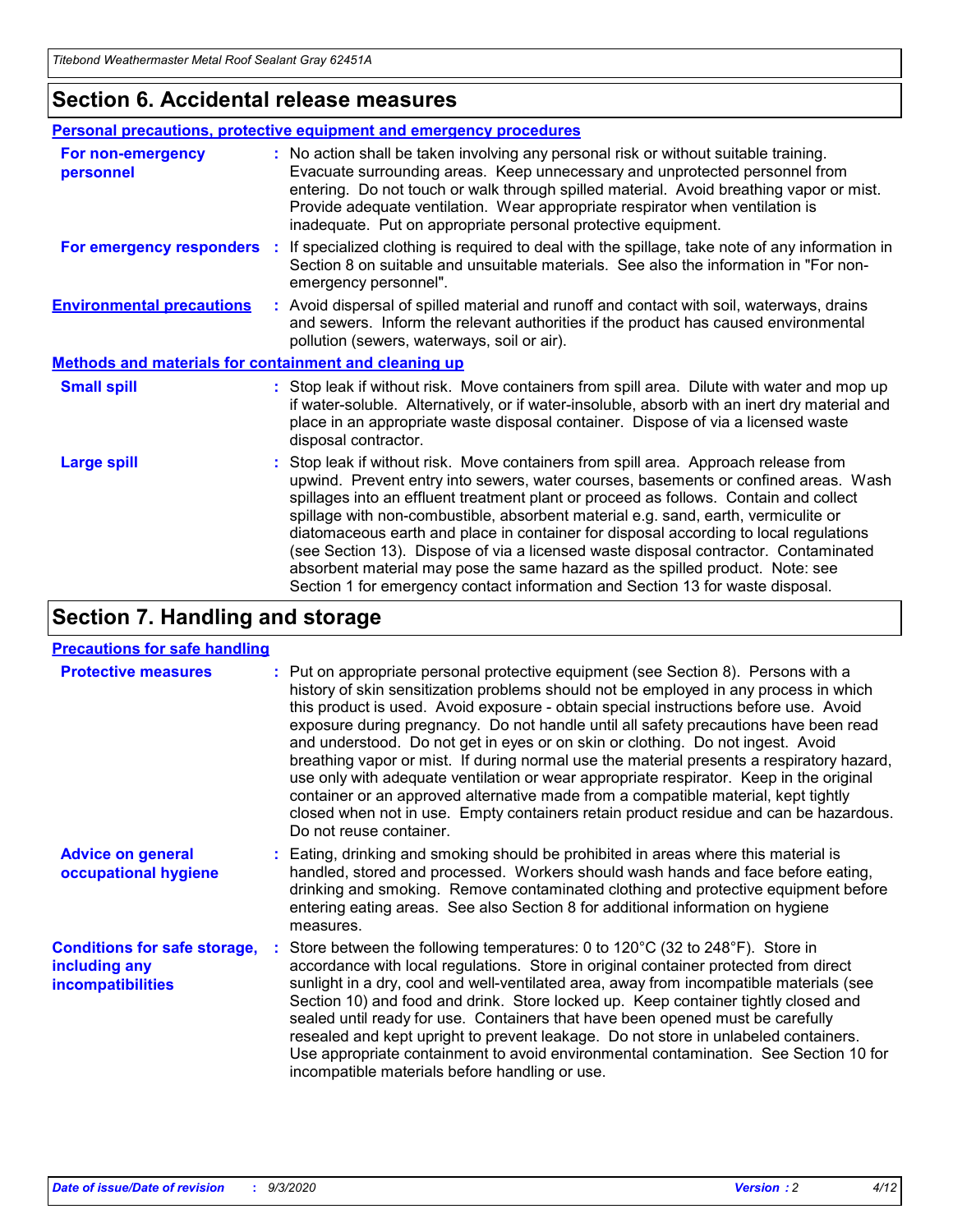# **Section 8. Exposure controls/personal protection**

#### **Control parameters**

#### **Occupational exposure limits**

| <b>Ingredient name</b>                               |    |                        | <b>Exposure limits</b>                                                                                                                                                                                                                                                                                                                                                                                                                                                                                                                                                                                                 |
|------------------------------------------------------|----|------------------------|------------------------------------------------------------------------------------------------------------------------------------------------------------------------------------------------------------------------------------------------------------------------------------------------------------------------------------------------------------------------------------------------------------------------------------------------------------------------------------------------------------------------------------------------------------------------------------------------------------------------|
| 3-aminopropyltriethoxysilane<br>Dibutyltin dilaurate |    |                        | None.<br>ACGIH TLV (United States, 3/2020). Absorbed through skin.<br>Notes: as Sn<br>TWA: $0.1 \text{ mg/m}^3$ , (as Sn) 8 hours.<br>STEL: 0.2 mg/m <sup>3</sup> , (as Sn) 15 minutes.<br>NIOSH REL (United States, 10/2016). Absorbed through skin.<br>Notes: as Sn<br>TWA: 0.1 mg/m <sup>3</sup> , (as Sn) 10 hours.<br>OSHA PEL (United States, 5/2018). Notes: as Sn<br>TWA: 0.1 mg/m <sup>3</sup> , (as Sn) 8 hours.<br>OSHA PEL 1989 (United States, 3/1989). Absorbed through skin.<br>Notes: measured as Sn<br>TWA: 0.1 mg/m <sup>3</sup> , (measured as Sn) 8 hours. Form: Organic                           |
| <b>Appropriate engineering</b><br>controls           |    |                        | : If user operations generate dust, fumes, gas, vapor or mist, use process enclosures,<br>local exhaust ventilation or other engineering controls to keep worker exposure to<br>airborne contaminants below any recommended or statutory limits.                                                                                                                                                                                                                                                                                                                                                                       |
| <b>Environmental exposure</b><br>controls            |    |                        | Emissions from ventilation or work process equipment should be checked to ensure<br>they comply with the requirements of environmental protection legislation. In some<br>cases, fume scrubbers, filters or engineering modifications to the process equipment<br>will be necessary to reduce emissions to acceptable levels.                                                                                                                                                                                                                                                                                          |
| <b>Individual protection measures</b>                |    |                        |                                                                                                                                                                                                                                                                                                                                                                                                                                                                                                                                                                                                                        |
| <b>Hygiene measures</b>                              |    |                        | : Wash hands, forearms and face thoroughly after handling chemical products, before<br>eating, smoking and using the lavatory and at the end of the working period.<br>Appropriate techniques should be used to remove potentially contaminated clothing.<br>Contaminated work clothing should not be allowed out of the workplace. Wash<br>contaminated clothing before reusing. Ensure that eyewash stations and safety<br>showers are close to the workstation location.                                                                                                                                            |
| <b>Eye/face protection</b>                           |    |                        | Safety eyewear complying with an approved standard should be used when a risk<br>assessment indicates this is necessary to avoid exposure to liquid splashes, mists,<br>gases or dusts. If contact is possible, the following protection should be worn, unless<br>the assessment indicates a higher degree of protection: chemical splash goggles.                                                                                                                                                                                                                                                                    |
| <b>Skin protection</b>                               |    |                        |                                                                                                                                                                                                                                                                                                                                                                                                                                                                                                                                                                                                                        |
| <b>Hand protection</b>                               |    |                        | : Chemical-resistant, impervious gloves complying with an approved standard should be<br>worn at all times when handling chemical products if a risk assessment indicates this is<br>necessary. Considering the parameters specified by the glove manufacturer, check<br>during use that the gloves are still retaining their protective properties. It should be<br>noted that the time to breakthrough for any glove material may be different for different<br>glove manufacturers. In the case of mixtures, consisting of several substances, the<br>protection time of the gloves cannot be accurately estimated. |
| <b>Body protection</b>                               |    | handling this product. | Personal protective equipment for the body should be selected based on the task being<br>performed and the risks involved and should be approved by a specialist before                                                                                                                                                                                                                                                                                                                                                                                                                                                |
| <b>Other skin protection</b>                         |    |                        | : Appropriate footwear and any additional skin protection measures should be selected<br>based on the task being performed and the risks involved and should be approved by a<br>specialist before handling this product.                                                                                                                                                                                                                                                                                                                                                                                              |
| <b>Respiratory protection</b>                        | ÷. | aspects of use.        | Based on the hazard and potential for exposure, select a respirator that meets the<br>appropriate standard or certification. Respirators must be used according to a<br>respiratory protection program to ensure proper fitting, training, and other important                                                                                                                                                                                                                                                                                                                                                         |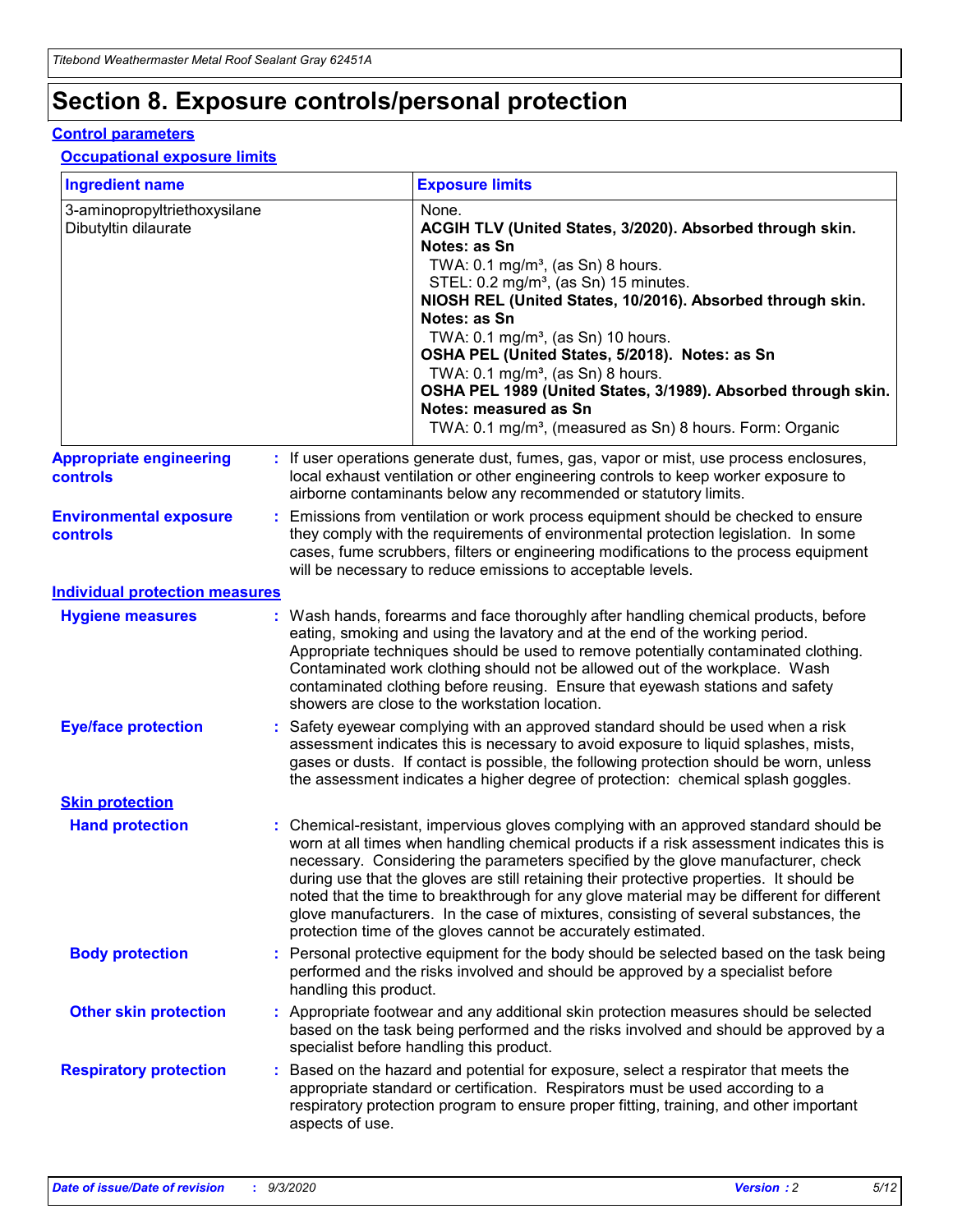### **Section 9. Physical and chemical properties**

#### **Appearance**

| <b>Physical state</b>                             | : Liquid. [Paste.]                                              |
|---------------------------------------------------|-----------------------------------------------------------------|
| <b>Color</b>                                      | Gray.                                                           |
| Odor                                              | Characteristic.                                                 |
| <b>Odor threshold</b>                             | Not available.                                                  |
| рH                                                | Not applicable.                                                 |
| <b>Melting point</b>                              | : Not available.                                                |
| <b>Boiling point</b>                              | >200°C (>392°F)                                                 |
| <b>Flash point</b>                                | Closed cup: >200°C (>392°F) [Setaflash.]                        |
| <b>Evaporation rate</b>                           | $:$ >1 (butyl acetate = 1)                                      |
| <b>Flammability (solid, gas)</b>                  | : Not available.                                                |
| Lower and upper explosive<br>(flammable) limits   | : Not available.                                                |
| <b>VOC (less water, less)</b><br>exempt solvents) | : 0 g/l                                                         |
| <b>Volatility</b>                                 | $: 0\%$ (w/w)                                                   |
| <b>Vapor density</b>                              | Not available.                                                  |
| <b>Relative density</b>                           | $\mathbf{1}$ $\mathbf{\sqrt{432}}$                              |
| <b>Solubility</b>                                 | Insoluble in the following materials: cold water and hot water. |
| <b>Solubility in water</b>                        | Not available.                                                  |
| <b>Partition coefficient: n-</b><br>octanol/water | $:$ Not available.                                              |
| <b>Auto-ignition temperature</b>                  | : Not available.                                                |
| <b>Decomposition temperature</b>                  | : Not available.                                                |
| <b>Viscosity</b>                                  | $:$ Not available.                                              |

### **Section 10. Stability and reactivity**

| <b>Reactivity</b>                            |    | : No specific test data related to reactivity available for this product or its ingredients.            |
|----------------------------------------------|----|---------------------------------------------------------------------------------------------------------|
| <b>Chemical stability</b>                    |    | : The product is stable.                                                                                |
| <b>Possibility of hazardous</b><br>reactions |    | : Under normal conditions of storage and use, hazardous reactions will not occur.                       |
| <b>Conditions to avoid</b>                   |    | : No specific data.                                                                                     |
| <b>Incompatible materials</b>                | ٠. | No specific data.                                                                                       |
| <b>Hazardous decomposition</b><br>products   | ÷. | Under normal conditions of storage and use, hazardous decomposition products should<br>not be produced. |

## **Section 11. Toxicological information**

#### **Information on toxicological effects**

#### **Acute toxicity**

| <b>Product/ingredient name</b> | <b>Result</b>           | <b>Species</b> | <b>Dose</b>                | <b>Exposure</b> |
|--------------------------------|-------------------------|----------------|----------------------------|-----------------|
| 3-aminopropyltriethoxysilane   | <b>ILD50 Dermal</b>     | Rabbit         | 4.29 g/kg                  |                 |
| Dibutyltin dilaurate           | ILD50 Oral<br>LD50 Oral | Rat<br>Rat     | $1.57$ g/kg<br>175 $mg/kg$ |                 |
|                                |                         |                |                            |                 |

**Irritation/Corrosion**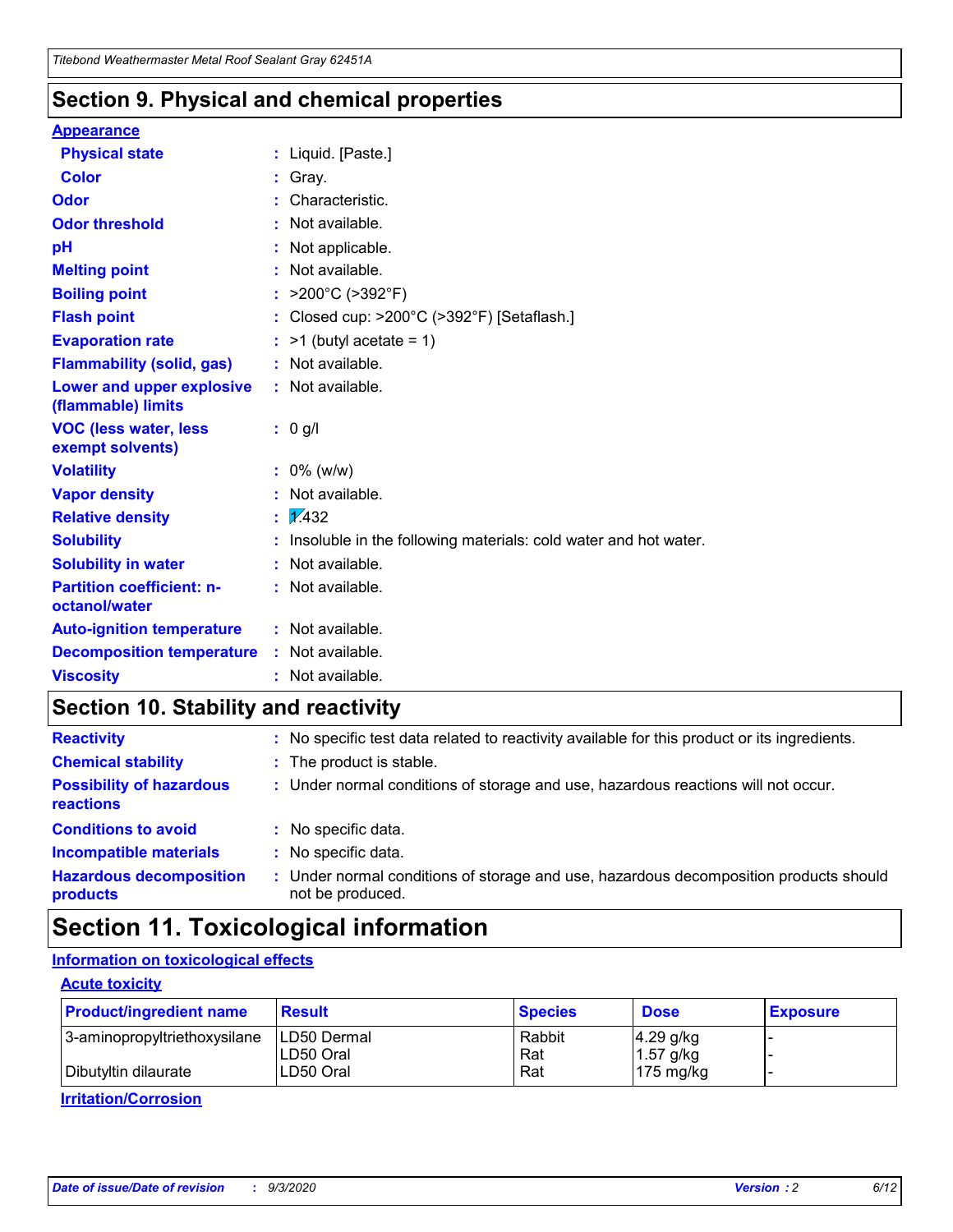# **Section 11. Toxicological information**

| <b>Product/ingredient name</b> | <b>Result</b>            | <b>Species</b> | <b>Score</b> | <b>Exposure</b>    | <b>Observation</b> |
|--------------------------------|--------------------------|----------------|--------------|--------------------|--------------------|
| 3-aminopropyltriethoxysilane   | Eyes - Mild irritant     | Rabbit         |              | $100$ mg           |                    |
|                                | Eyes - Severe irritant   | Rabbit         |              | 24 hours 750       |                    |
|                                |                          |                |              | ug                 |                    |
|                                | Skin - Severe irritant   | Rabbit         |              | 24 hours 5         | -                  |
| Dibutyltin dilaurate           | Eyes - Moderate irritant | Rabbit         |              | mg<br>24 hours 100 |                    |
|                                |                          |                |              | mg                 |                    |
|                                | Skin - Severe irritant   | Rabbit         |              | 500 mg             | -                  |

#### **Sensitization**

Not available.

#### **Mutagenicity**

Not available.

#### **Carcinogenicity**

Not available.

#### **Reproductive toxicity**

Not available.

#### **Teratogenicity**

Not available.

#### **Specific target organ toxicity (single exposure)**

Not available.

#### **Specific target organ toxicity (repeated exposure)**

| <b>Name</b>                                                                  |                                                                                                                             | <b>Category</b>                                     | <b>Route of</b><br>exposure | <b>Target organs</b> |  |  |
|------------------------------------------------------------------------------|-----------------------------------------------------------------------------------------------------------------------------|-----------------------------------------------------|-----------------------------|----------------------|--|--|
| Dibutyltin dilaurate                                                         |                                                                                                                             | Category 1                                          |                             | respiratory system   |  |  |
| <b>Aspiration hazard</b><br>Not available.                                   |                                                                                                                             |                                                     |                             |                      |  |  |
| <b>Information on the likely</b><br>routes of exposure                       | : Not available.                                                                                                            |                                                     |                             |                      |  |  |
| <b>Potential acute health effects</b>                                        |                                                                                                                             |                                                     |                             |                      |  |  |
| <b>Eye contact</b>                                                           | : May cause eye irritation.                                                                                                 |                                                     |                             |                      |  |  |
| <b>Inhalation</b>                                                            |                                                                                                                             | : No known significant effects or critical hazards. |                             |                      |  |  |
| <b>Skin contact</b>                                                          |                                                                                                                             | : May cause skin irritation.                        |                             |                      |  |  |
| <b>Ingestion</b>                                                             | : No known significant effects or critical hazards.                                                                         |                                                     |                             |                      |  |  |
| Symptoms related to the physical, chemical and toxicological characteristics |                                                                                                                             |                                                     |                             |                      |  |  |
| <b>Eye contact</b>                                                           | : Adverse symptoms may include the following:<br>irritation<br>watering<br>redness                                          |                                                     |                             |                      |  |  |
| <b>Inhalation</b>                                                            | : Adverse symptoms may include the following:<br>reduced fetal weight<br>increase in fetal deaths<br>skeletal malformations |                                                     |                             |                      |  |  |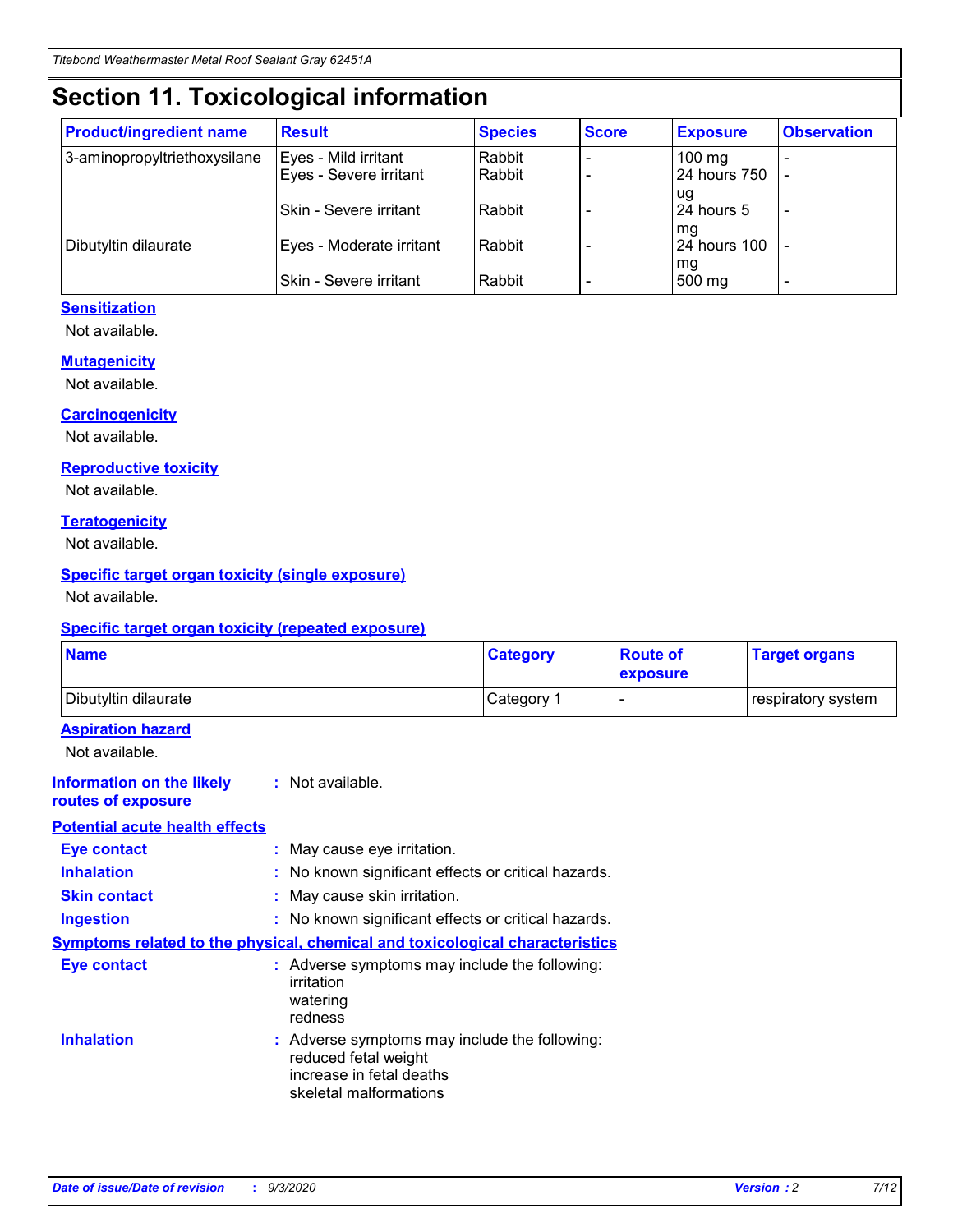*Titebond Weathermaster Metal Roof Sealant Gray 62451A*

# **Section 11. Toxicological information**

| <b>Skin contact</b>                     | : Adverse symptoms may include the following:<br>irritation                                            |
|-----------------------------------------|--------------------------------------------------------------------------------------------------------|
|                                         | redness                                                                                                |
|                                         | reduced fetal weight                                                                                   |
|                                         | increase in fetal deaths                                                                               |
|                                         | skeletal malformations                                                                                 |
| <b>Ingestion</b>                        | : Adverse symptoms may include the following:<br>reduced fetal weight                                  |
|                                         | increase in fetal deaths                                                                               |
|                                         | skeletal malformations                                                                                 |
|                                         | Delayed and immediate effects and also chronic effects from short and long term exposure               |
| <b>Short term exposure</b>              |                                                                                                        |
| <b>Potential immediate</b><br>effects   | : Not available.                                                                                       |
| <b>Potential delayed effects</b>        | : Not available.                                                                                       |
| <b>Long term exposure</b>               |                                                                                                        |
| <b>Potential immediate</b><br>effects   | : Not available.                                                                                       |
| <b>Potential delayed effects</b>        | : Not available.                                                                                       |
| <b>Potential chronic health effects</b> |                                                                                                        |
| Not available.                          |                                                                                                        |
| <b>General</b>                          | Once sensitized, a severe allergic reaction may occur when subsequently exposed to<br>very low levels. |
| <b>Carcinogenicity</b>                  | No known significant effects or critical hazards.                                                      |
| <b>Mutagenicity</b>                     | : No known significant effects or critical hazards.                                                    |
| <b>Teratogenicity</b>                   | May damage the unborn child.                                                                           |
| <b>Developmental effects</b>            | : No known significant effects or critical hazards.                                                    |
| <b>Fertility effects</b>                | : May damage fertility.                                                                                |
| <b>Numerical measures of toxicity</b>   |                                                                                                        |
| <b>Acute toxicity estimates</b>         |                                                                                                        |
| Not ovoilable                           |                                                                                                        |

Not available.

# **Section 12. Ecological information**

#### **Toxicity**

| <b>Product/ingredient name</b> | <b>Result</b>                                       | <b>Species</b>               | <b>Exposure</b>       |
|--------------------------------|-----------------------------------------------------|------------------------------|-----------------------|
| Dibutyltin dilaurate           | $ CC50>3$ mg/l<br>Chronic EC10 > 2 mg/l Fresh water | Algae<br>Algae - Desmodesmus | 72 hours<br>196 hours |
|                                |                                                     | <b>I</b> subspicatus         |                       |

#### **Persistence and degradability**

| <b>Product/ingredient name</b> | <b>Test</b>                                                                    | <b>Result</b>  |                   | <b>Dose</b> | <b>Inoculum</b>         |
|--------------------------------|--------------------------------------------------------------------------------|----------------|-------------------|-------------|-------------------------|
| Dibutyltin dilaurate           | OECD 301F<br>Ready<br>Biodegradability -<br>Manometric<br>Respirometry<br>Test | 23 % - 28 days |                   |             |                         |
| <b>Product/ingredient name</b> | <b>Aquatic half-life</b>                                                       |                | <b>Photolysis</b> |             | <b>Biodegradability</b> |
| Dibutyltin dilaurate           |                                                                                |                |                   |             | <b>Inherent</b>         |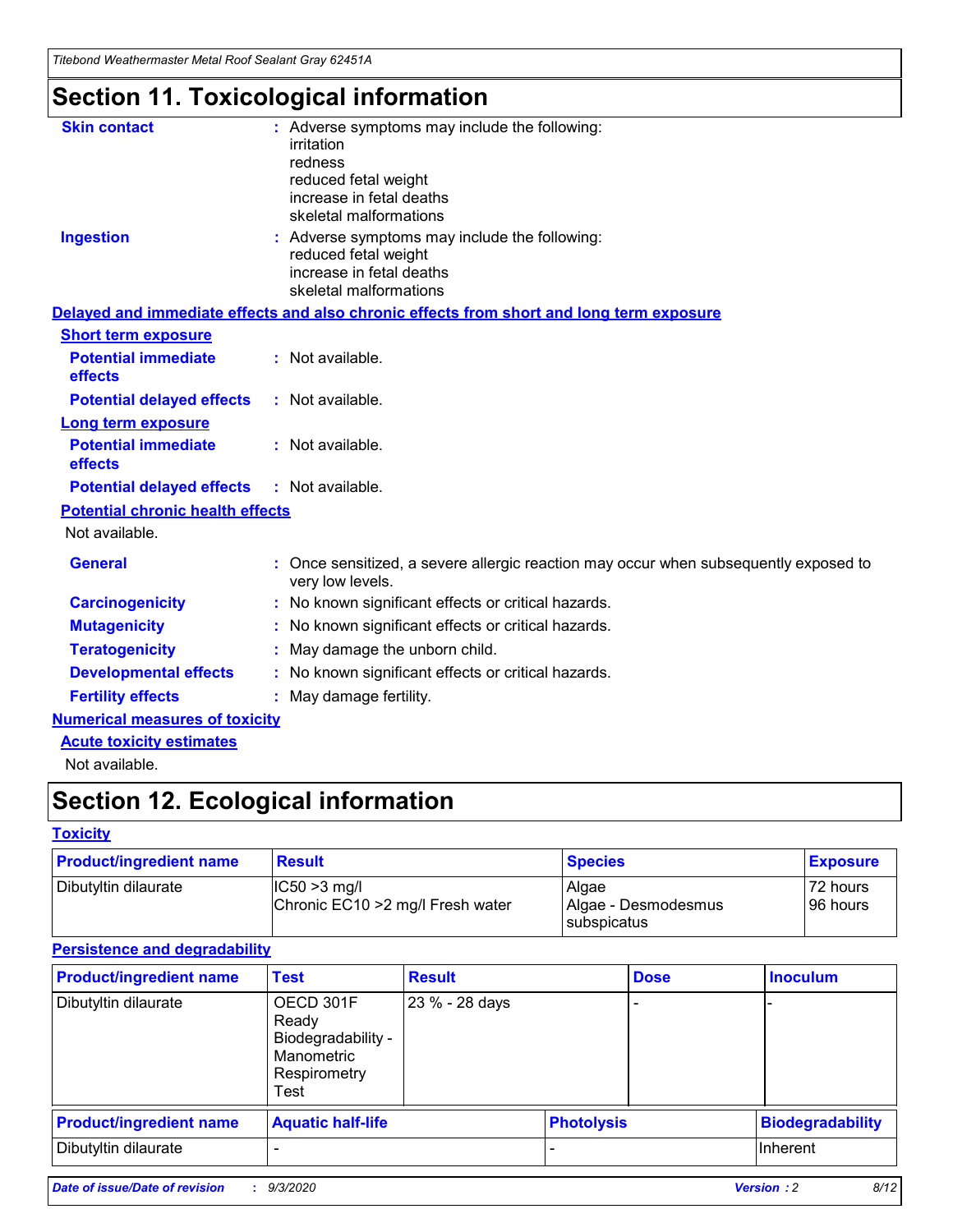# **Section 12. Ecological information**

#### **Bioaccumulative potential**

| <b>Product/ingredient name</b> | <b>LogP</b> <sub>ow</sub> | <b>BCF</b> | <b>Potential</b> |
|--------------------------------|---------------------------|------------|------------------|
| 3-aminopropyltriethoxysilane   | 4.44                      | 3.4        | low              |
| Dibutyltin dilaurate           |                           | 2.91       | low              |

#### **Mobility in soil**

| <b>Soil/water partition</b> | : Not available. |
|-----------------------------|------------------|
| <b>coefficient (Koc)</b>    |                  |

**Other adverse effects** : No known significant effects or critical hazards.

### **Section 13. Disposal considerations**

**Disposal methods :**

The generation of waste should be avoided or minimized wherever possible. Disposal of this product, solutions and any by-products should at all times comply with the requirements of environmental protection and waste disposal legislation and any regional local authority requirements. Dispose of surplus and non-recyclable products via a licensed waste disposal contractor. Waste should not be disposed of untreated to the sewer unless fully compliant with the requirements of all authorities with jurisdiction. Waste packaging should be recycled. Incineration or landfill should only be considered when recycling is not feasible. This material and its container must be disposed of in a safe way. Care should be taken when handling emptied containers that have not been cleaned or rinsed out. Empty containers or liners may retain some product residues. Avoid dispersal of spilled material and runoff and contact with soil, waterways, drains and sewers.

### **Section 14. Transport information**

|                                      | <b>DOT</b><br><b>Classification</b> | <b>TDG</b><br><b>Classification</b> | <b>Mexico</b><br><b>Classification</b> | <b>ADR/RID</b>               | <b>IMDG</b>              | <b>IATA</b>    |
|--------------------------------------|-------------------------------------|-------------------------------------|----------------------------------------|------------------------------|--------------------------|----------------|
| <b>UN number</b>                     | Not regulated.                      | Not regulated.                      | Not regulated.                         | Not regulated.               | Not regulated.           | Not regulated. |
| <b>UN proper</b><br>shipping name    |                                     |                                     |                                        |                              |                          |                |
| <b>Transport</b><br>hazard class(es) | $\overline{\phantom{m}}$            | $\overline{\phantom{0}}$            | $\qquad \qquad$                        | $\qquad \qquad \blacksquare$ | $\overline{\phantom{0}}$ |                |
| <b>Packing group</b>                 | -                                   |                                     |                                        |                              |                          |                |
| <b>Environmental</b><br>hazards      | No.                                 | No.                                 | No.                                    | No.                          | No.                      | No.            |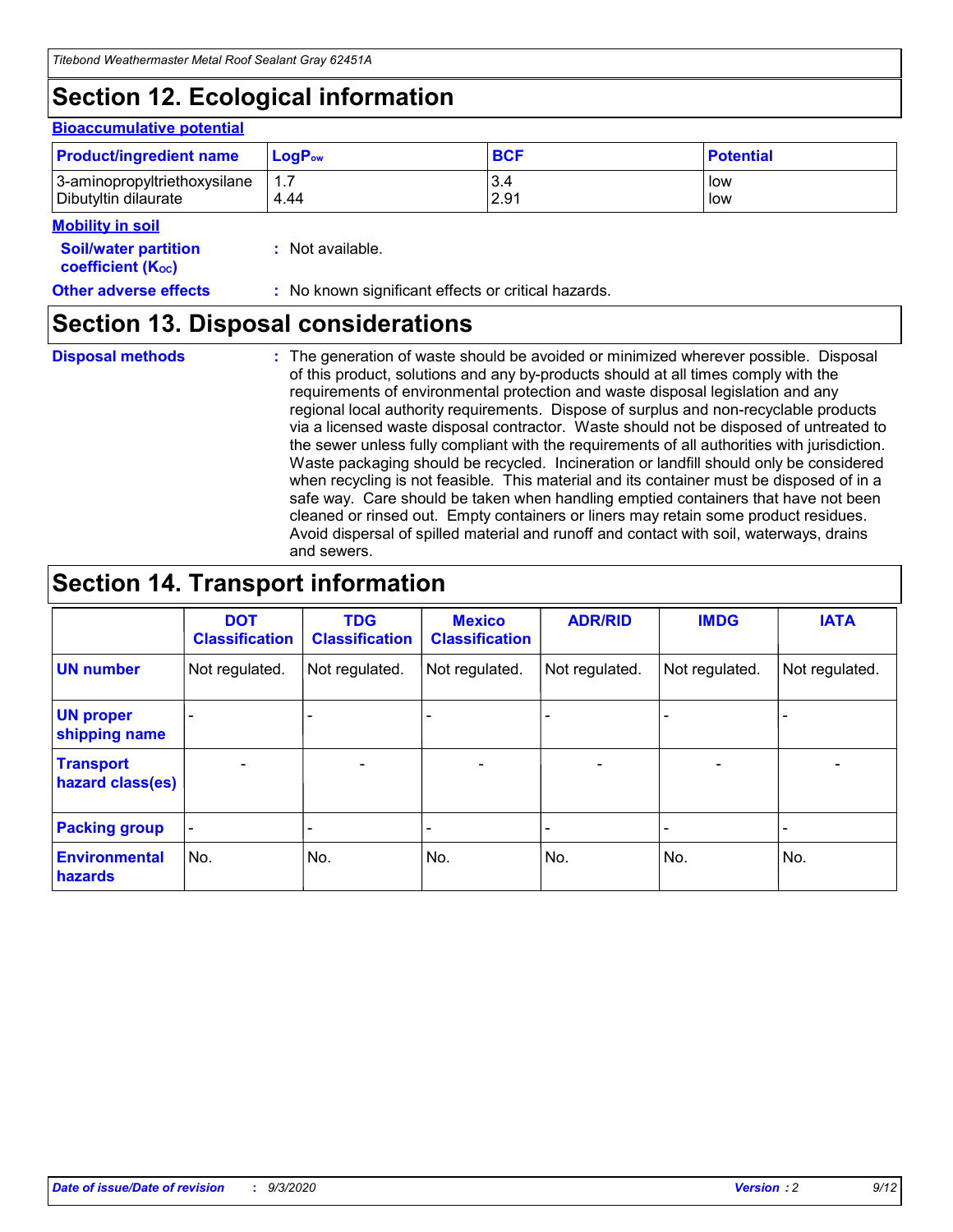### **Section 15. Regulatory information**

#### **U.S. Federal regulations**

#### **SARA 302/304**

#### **Composition/information on ingredients**

No products were found.

| SARA 304 RQ | Not applicable. |
|-------------|-----------------|
|-------------|-----------------|

#### **SARA 311/312**

**Classification :** EYE IRRITATION - Category 2B SKIN SENSITIZATION - Category 1 TOXIC TO REPRODUCTION - Category 1B HNOC - Product generates methanol during cure.

#### **Composition/information on ingredients**

| <b>Name</b>                  | $\frac{9}{6}$ | <b>Classification</b>                                                                                                                                                                                                                                                                                      |
|------------------------------|---------------|------------------------------------------------------------------------------------------------------------------------------------------------------------------------------------------------------------------------------------------------------------------------------------------------------------|
| 3-aminopropyltriethoxysilane | $\leq$ 3      | <b>FLAMMABLE LIQUIDS - Category 4</b><br><b>ACUTE TOXICITY (oral) - Category 4</b><br><b>SKIN IRRITATION - Category 2</b><br>EYE IRRITATION - Category 2A                                                                                                                                                  |
| Dibutyltin dilaurate         | ≤0.3          | <b>ACUTE TOXICITY (oral) - Category 3</b><br>SKIN CORROSION - Category 1C<br>SERIOUS EYE DAMAGE - Category 1<br>SKIN SENSITIZATION - Category 1<br><b>GERM CELL MUTAGENICITY - Category 2</b><br>TOXIC TO REPRODUCTION - Category 1B<br>SPECIFIC TARGET ORGAN TOXICITY (REPEATED<br>EXPOSURE) - Category 1 |

#### **State regulations**

**Massachusetts :**

: None of the components are listed.

**New York :** None of the components are listed. **New Jersey :** None of the components are listed.

**Pennsylvania :** None of the components are listed.

#### **California Prop. 65**

WARNING: This product can expose you to methanol, which is known to the State of California to cause birth defects or other reproductive harm. For more information go to www.P65Warnings.ca.gov.

| Ingredient name | No significant risk Maximum<br>level | acceptable dosage<br><b>level</b> |
|-----------------|--------------------------------------|-----------------------------------|
| I methanol      |                                      | Yes.                              |

#### **International regulations**

**Chemical Weapon Convention List Schedules I, II & III Chemicals** Not listed.

#### **Montreal Protocol**

Not listed.

**Stockholm Convention on Persistent Organic Pollutants**

Not listed.

#### **UNECE Aarhus Protocol on POPs and Heavy Metals** Not listed.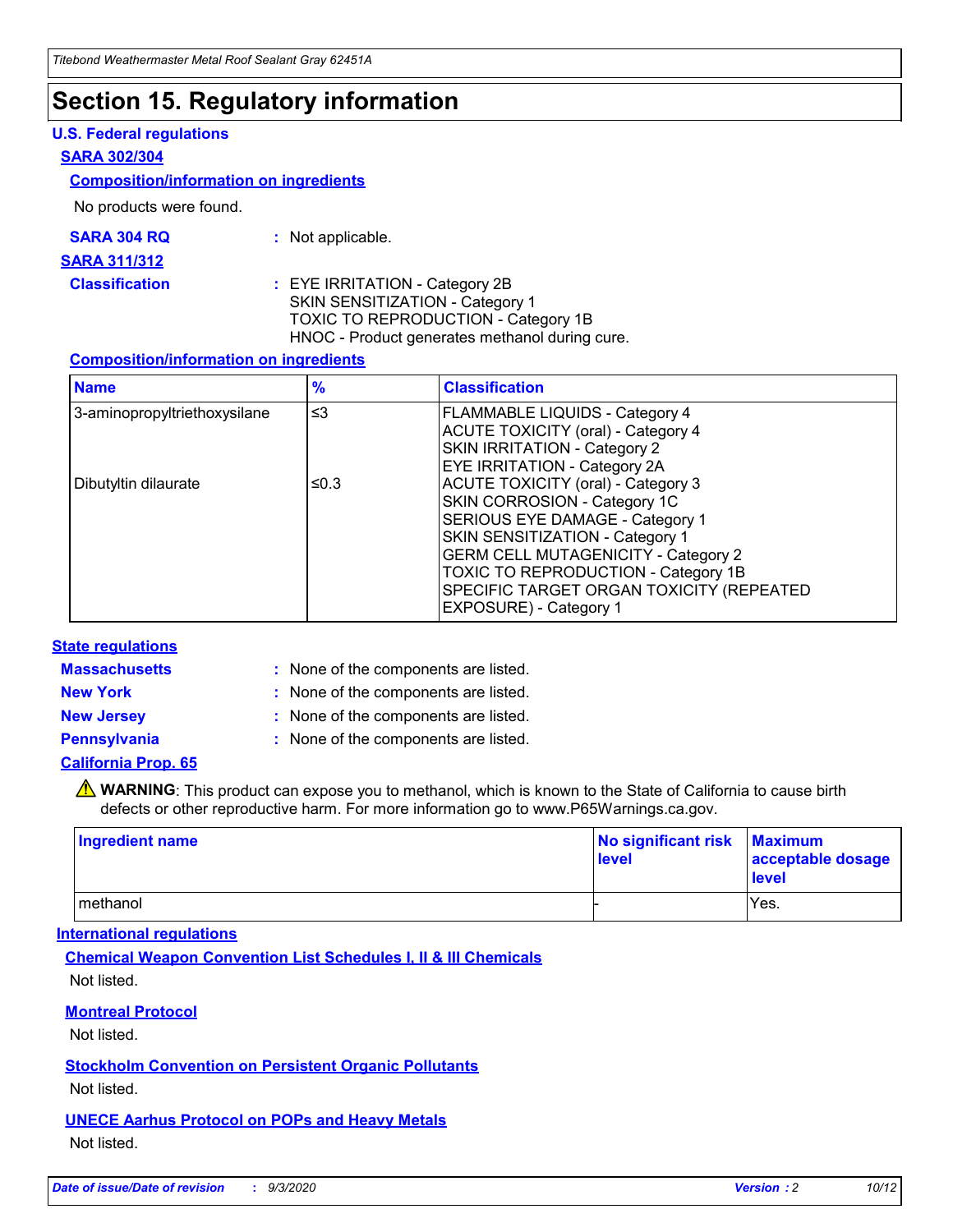### **Section 15. Regulatory information**

#### **Inventory list**

- 
- **China :** Not determined.

**United States TSCA 8(b) inventory**

**:** All components are active or exempted.

# **Section 16. Other information**





**Caution: HMIS® ratings are based on a 0-4 rating scale, with 0 representing minimal hazards or risks, and 4 representing significant hazards or risks. Although HMIS® ratings and the associated label are not required on SDSs or products leaving a facility under 29 CFR 1910.1200, the preparer may choose to provide them. HMIS® ratings are to be used with a fully implemented HMIS® program. HMIS® is a registered trademark and service mark of the American Coatings Association, Inc.**

**The customer is responsible for determining the PPE code for this material. For more information on HMIS® Personal Protective Equipment (PPE) codes, consult the HMIS® Implementation Manual.**

**National Fire Protection Association (U.S.A.)**



**Reprinted with permission from NFPA 704-2001, Identification of the Hazards of Materials for Emergency Response Copyright ©1997, National Fire Protection Association, Quincy, MA 02269. This reprinted material is not the complete and official position of the National Fire Protection Association, on the referenced subject which is represented only by the standard in its entirety.**

**Copyright ©2001, National Fire Protection Association, Quincy, MA 02269. This warning system is intended to be interpreted and applied only by properly trained individuals to identify fire, health and reactivity hazards of chemicals. The user is referred to certain limited number of chemicals with recommended classifications in NFPA 49 and NFPA 325, which would be used as a guideline only. Whether the chemicals are classified by NFPA or not, anyone using the 704 systems to classify chemicals does so at their own risk.**

#### **Procedure used to derive the classification**

| <b>Classification</b>                                                                                         | <b>Justification</b>                                  |
|---------------------------------------------------------------------------------------------------------------|-------------------------------------------------------|
| <b>EYE IRRITATION - Category 2B</b><br>SKIN SENSITIZATION - Category 1<br>TOXIC TO REPRODUCTION - Category 1B | Expert judgment<br>Expert judgment<br>Expert judgment |
| <b>History</b>                                                                                                |                                                       |

| .                                 |             |
|-----------------------------------|-------------|
| Date of printing                  | : 4/22/2022 |
| Date of issue/Date of<br>revision | : 9/3/2020  |
| Date of previous issue            | : 9/3/2020  |
| <b>Version</b>                    | $\cdot$ 2   |
|                                   |             |